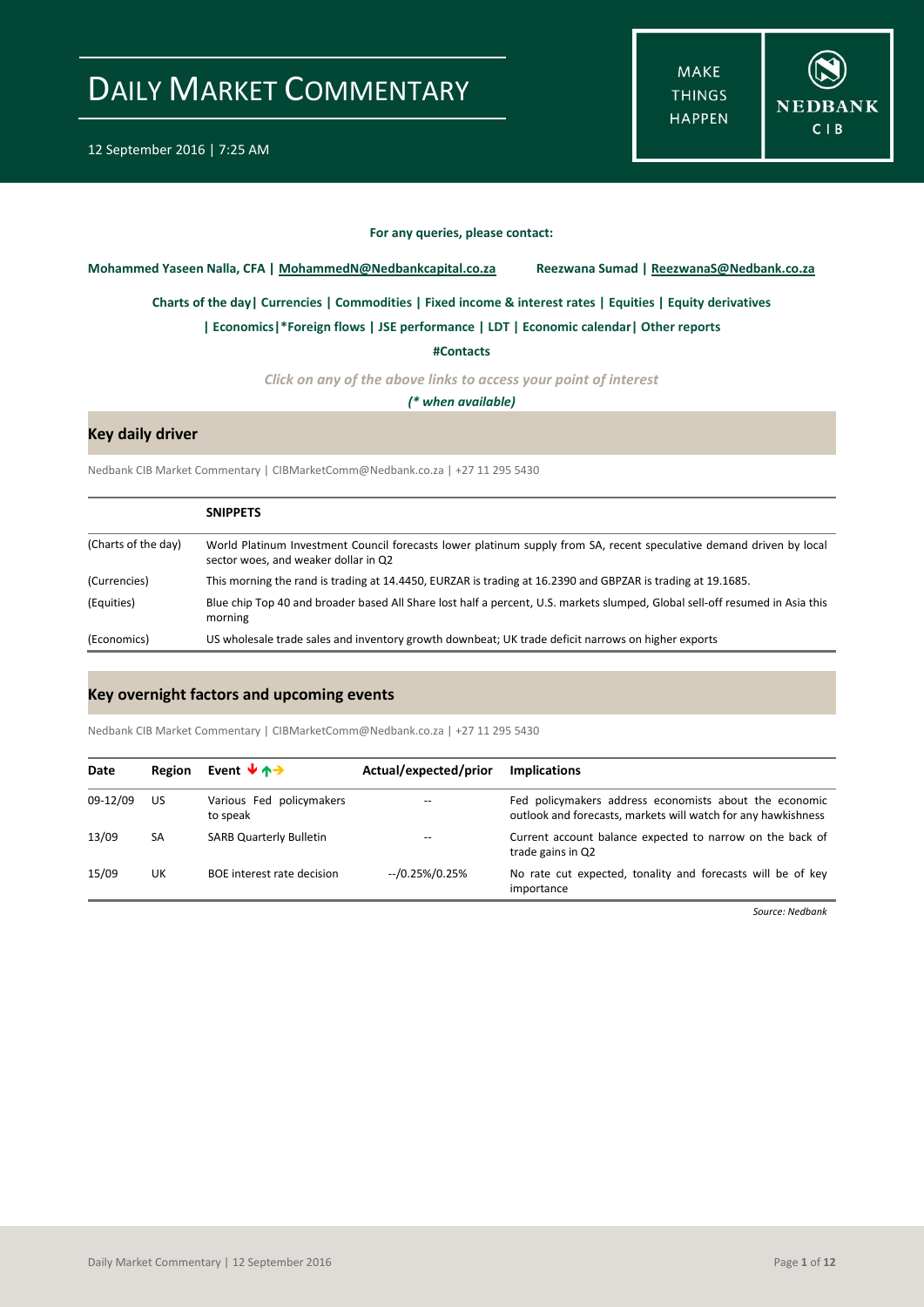

## <span id="page-1-0"></span>**Charts of the day** [back to top](#page-0-0) **back to top**

Nedbank CIB Market Commentary | CIBMarketComm@Nedbank.co.za | +27 11 295 5430

- The World Platinum Investment Council (WPIC) noted a 10% y/y increase in platinum mining supply in Q2, while refined production was 5% higher. South Africa is the biggest producer of platinum in the world, forecasted to supply 72.6% of global refined platinum this year. For the year to date however, refined production in SA fell on the back of an increase in mining fatalities, which warrants temporary work stoppages until investigations are complete. SA supplies alone are forecasted to decline by 275 000 ounces this year (-6% y/y). The outlook for supply remains constrained for the foreseeable future on the back of limited capital investment in the sector in SA, and rising labour costs.
- Demand, however, remains patchy. In Q2, global demand fell by 4% y/y and 2% q/q on the back of lower investment and autocatalyst demand. Demand for coins and ETF's fell sharply, while jewellery demand was hampered by higher excise duties on imports in India, and lower retail jewellery demand in China. Even though industrial demand for platinum ticked higher in Q2, this was not enough to offset the decline auto, investment and jewellery demand.
- Even though global demand has fallen, speculative demand for platinum has surged in recent months. Speculative demand is being driven by the difficulties in the local platinum sector, combined with bargain buying as a result of the softer dollar over the past two months. This may persist, but much hinges on the trajectory of the dollar. The platinum price is trading close to its record discount to gold. According to the WPIC, this is only the fourth period in 40 years that platinum is trading at a sustained discount to gold, and this will likely be temporary. However, the outlook for the platinum price is highly dependent on global demand, the local platinum industry, along with the dollar (speculative demand).





#### **Global platinum demand heads lower in Q2, weighed down by jewellery, auto and investment demand**

*Source: World Platinum Investment Council*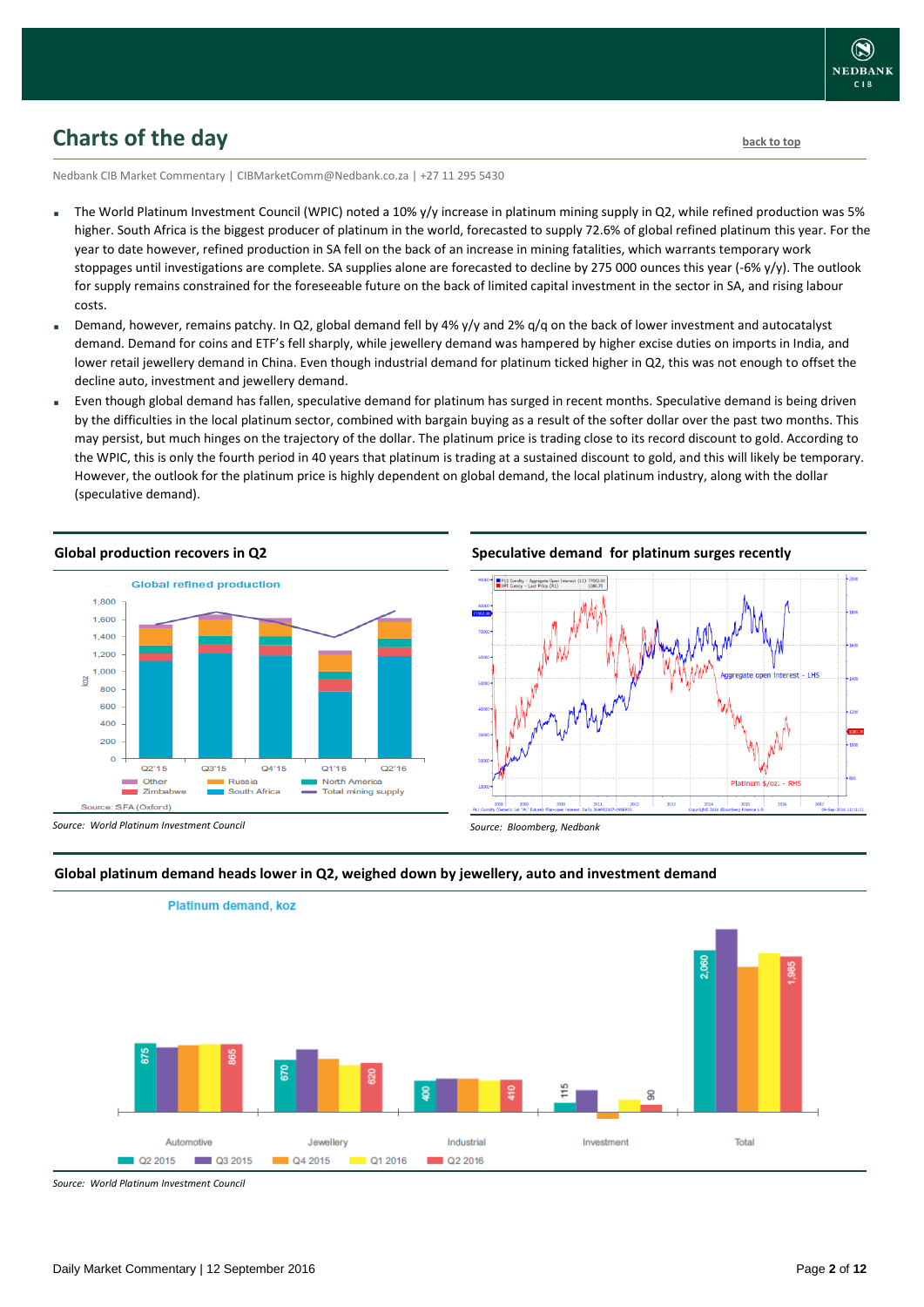## <span id="page-2-0"></span>**Currencies [back to top](#page-0-0)**

Business Banking FX | +27 11 535 4003 | Corporate FX | +2711 535 4002 | Institutional FX | +2711 535 4005

- On Friday the local session opened with the rand trading around 14.1400. These levels proved to be best of the day, after a steady decline in the local unit. Throughout the session, comments from the FED regarding the resilience of the U.S economy the dollar found renewed support across the board and the rand quickly shed value, trading to a high of 14.4500 on the day before closing at 14.3945. This morning the rand is trading at 14.4450, EURZAR is trading at 16.2390 and GBPZAR is trading at 19.1685.
- International markets were initially subdued, but as per the above going into the close of the local session, the dollar found broad based support late in the session. This saw EURUSD trade from around 1.1275 to 1.1200, this morning the euro has staged a modest recovery, currently trading at 1.1244.
- Gold has continued to trade weaker, after opening the session at 1338.20 on Friday, it has once again shed some 10 dollars in value this morning currently trading at 1328.50.
- The global focus has now firmly shifted to the outcome of the FED meeting next week, expectations of a hike in interest rates growing as comments from various members of the FED have grown ever more supportive of this, as a result emerging markets are trading firmly on the back foot, locally the rand additionally remains at the mercy of any politically motivated headlines.

| <b>Majors</b>                   | Last price | $\%$ $\Delta$<br>$-1d$ | $\sqrt{\Delta}$<br><b>MTD</b> | $\%$ $\Delta$<br><b>YTD</b> | <b>Month</b><br>trend | <b>USD</b> trend |
|---------------------------------|------------|------------------------|-------------------------------|-----------------------------|-----------------------|------------------|
| <b>GBPUSD</b>                   | 1.33       | 0.02                   | 0.98                          | $-9.94$                     | ⇑                     | USD weakness     |
| <b>EURUSD</b>                   | 1.12       | 0.23                   | 0.74                          | 3.45                        | 合                     | USD weakness     |
| <b>USDJPY</b>                   | 102.54     | $-0.15$                | $-0.72$                       | $-14.69$                    | ⊕                     | USD weakness     |
| <b>USDAUD</b>                   | 1.33       | 0.09                   | $-0.17$                       | $-3.21$                     | ⊕                     | USD weakness     |
| Rand crosses                    | Last price | $\%$ $\Delta$<br>$-1d$ | $\% \Delta$<br><b>MTD</b>     | $\%$ $\Delta$<br><b>YTD</b> | <b>Month</b><br>trend | <b>ZAR</b> trend |
| <b>USDZAR</b>                   | 14.45      | 0.22                   | $-1.80$                       | $-6.70$                     | ⊕                     | ZAR strength     |
| <b>GBPZAR</b>                   | 19.17      | 0.23                   | $-0.82$                       | $-15.95$                    | ⊕                     | ZAR strength     |
| <b>EURZAR</b>                   | 16.24      | 0.30                   | $-1.07$                       | $-3.48$                     | ⊕                     | ZAR strength     |
| <b>AUDZAR</b>                   | 10.88      | 0.11                   | $-1.64$                       | $-3.59$                     | ⊕                     | ZAR strength     |
| ZARJPY                          | 7.10       | $-0.37$                | 1.09                          | $-8.59$                     | 合                     | ZAR strength     |
| <b>African FX</b>               | Last price | $\%$ $\Delta$<br>$-1d$ | $\%$ $\Delta$<br><b>MTD</b>   | $\%$ $\Delta$<br><b>YTD</b> | <b>Month</b><br>trend | <b>ZAR</b> trend |
| ZARMWK (Malaw ian kw acha)      | 49.85      | $-0.07$                | 1.71                          | 15.54                       | ⇑                     | ZAR strength     |
| ZARBWP (Botsw ana pula)         | 0.74       | $-0.09$                | 0.51                          | 2.19                        | ⇑                     | ZAR strength     |
| ZARKES (Kenyan shilling)        | 7.00       | $-0.21$                | 1.78                          | 5.99                        | ⇑                     | ZAR strength     |
| ZARMUR (Mauritian rupee)        | 2.44       | $-0.06$                | 1.98                          | 5.20                        | ⇑                     | ZAR strength     |
| ZARNGN (Nigerian naira)         | 22.51      | $-0.09$                | $-2.30$                       | 74.85                       | ⊕                     | ZAR weakness     |
| ZARGHS (Ghanian cedi)           | 0.27       | 0.04                   | 1.93                          | 11.66                       | ⇑                     | ZAR strength     |
| ZARZMW (Zambian kw acha)        | 0.70       | $-1.11$                | 8.21                          | $-1.37$                     | ⇑                     | ZAR strength     |
| ZARMZN (Mozambican metical)     | 5.42       | $-0.09$                | 9.60                          | 74.73                       | ⇑                     | ZAR strength     |
| Source: Bloomberg & Nedbank CIB | Time       |                        | 2016/09/12 06:55              |                             |                       |                  |

Possible trading range in the rand today 14.3000 to 14.6500

*\*Please note that the sign on the % change reflects the change on the headline number. The narrative indicates the trend direction over the month. For trade in any of these currencies, contact our FX dealing desks*



*Source: Bloomberg, Nedbank*

### **EUR/USD**



*Source: Bloomberg, Nedbank*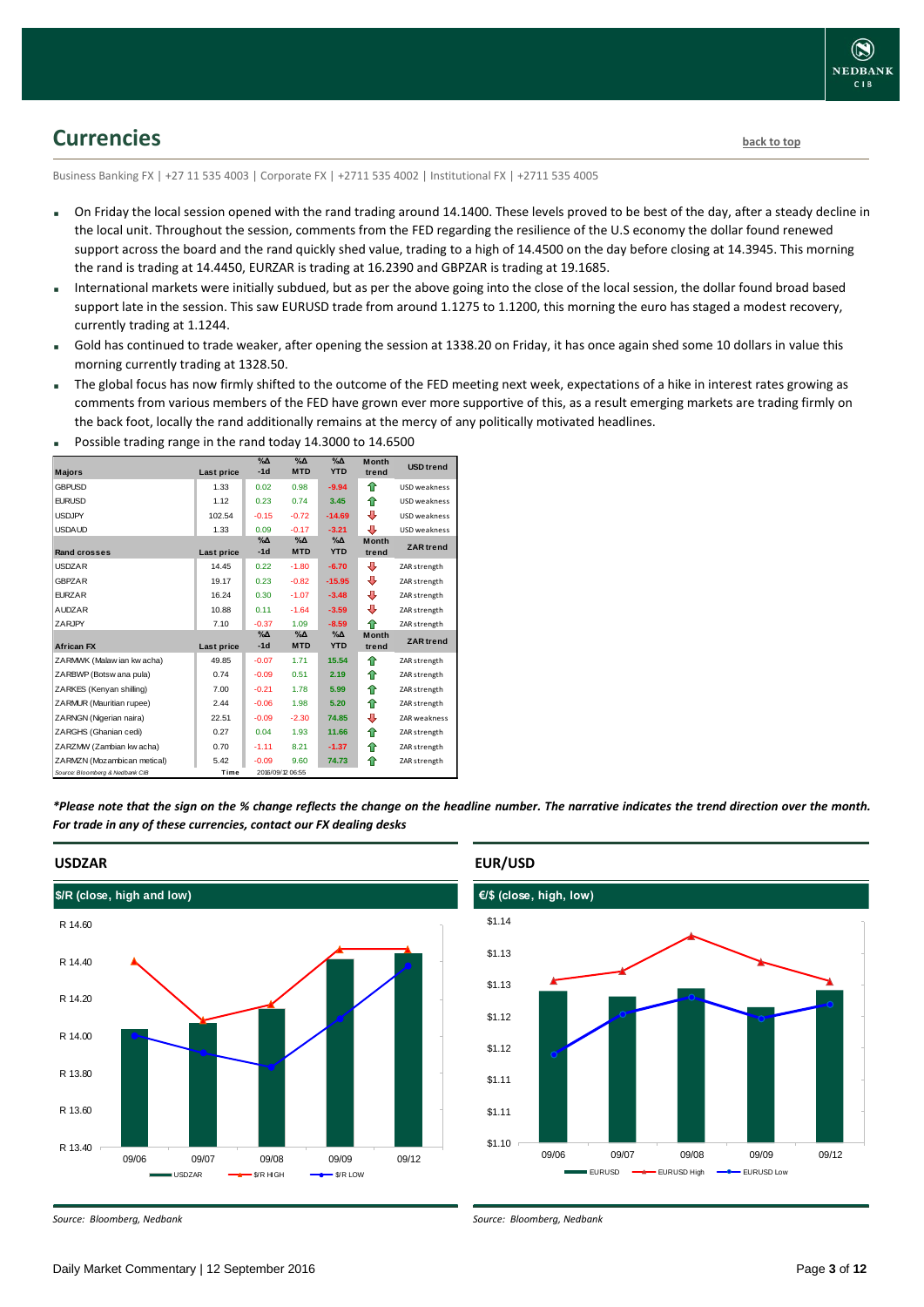## <span id="page-3-0"></span>**Commodities [back to top](#page-0-0)**

Nedbank CIB Market Commentary | CIBMarketComm@Nedbank.co.za | +27 11 295 5430| +27 11 535 4038

- Despite a stronger dollar on Friday afternoon, the gold price still managed to stay range-bound. This after the sharp \$15/oz. decline in the previous trading session which supported the dollar. Gold will be highly impacted by the trend in the dollar over the near and medium term, and the dollar is expected to remain volatile ahead of the Fed policy meeting next week.
- Brent managed a marginal correction on Friday, falling by \$1.20/bbl., after the \$5/bbl. rally since the start of the month. Although the \$40-\$50/bbl. range remains in play, much depends on OPEC's ability to stabilise the oil market by initiating a production freeze later this month.

| Commodities                     | Last price  | $\% \Delta$<br>$-1d$ | %Δ<br><b>MTD</b> | %Δ<br><b>YTD</b> | <b>Month</b><br>trend |
|---------------------------------|-------------|----------------------|------------------|------------------|-----------------------|
| Brent near future (\$)          | 47.35       | $-1.37$              | 0.66             | 27.01            | f                     |
| WTI crude (\$)                  | 45.18       | $-1.53$              | 1.07             | 21.98            | ⇑                     |
| Gold spot (\$)                  | 1 328.39    | 0.04                 | 1.55             | 25.06            | ⇑                     |
| Platinum spot (\$)              | 1 054.90    | $-0.71$              | 0.41             | 18.05            | ⇑                     |
| SA w hite maize spot (R)        | 4 2 2 4 .00 | 2.42                 | 3.73             | $-9.38$          | n                     |
| Source: Bloomberg & Nedbank CIB | Time        |                      | 2016/09/12 06:55 |                  |                       |

#### **Platinum vs Gold**



#### **Brent Crude vs West Texas Intermediate**



*Source: Bloomberg*

*Source: Bloomberg*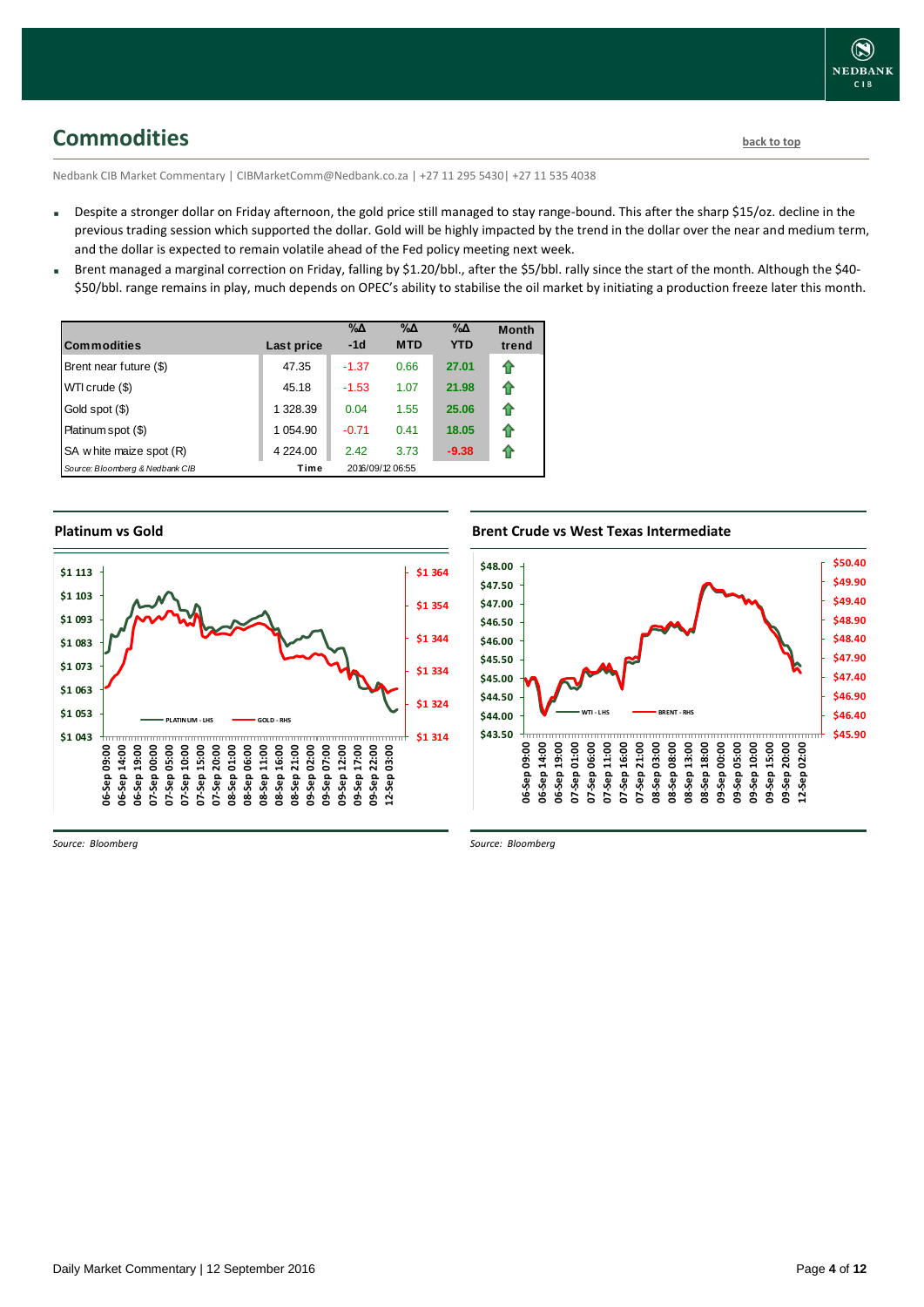## <span id="page-4-0"></span>**Fixed income and interest rates back to the line of the set of the set of the set of the set of the set of the set of the set of the set of the set of the set of the set of the set of the set of the set of the set of th**

Bond flow sales |+2711 535 4021 | Corporate Money Markets | +2711 535 4007 | Business Bank Money Markets | +2711 535 4006

|                                 |                 | Δ<br>1 <sub>d</sub> | Δ<br><b>MTD</b>  | Δ<br><b>YTD</b> | <b>Month</b> |
|---------------------------------|-----------------|---------------------|------------------|-----------------|--------------|
| <b>Bonds</b>                    | Last price<br>% |                     |                  |                 | trend        |
|                                 |                 | bps                 | bps              | bps             |              |
| R203-1 yrs                      | 7.73            | 24.70               | $-7.60$          | $-80.00$        | ⊕            |
| R208-4.5 yrs                    | 8.18            | 11.30               | $-30.30$         | $-122.80$       | ⊕            |
| R186-10.3 yrs                   | 8.74            | 14.10               | $-30.90$         | $-101.90$       | ⊕            |
| R2048-31.5 yrs                  | 9.34            | 11.30               | $-32.80$         | $-106.40$       | ⊕            |
| <b>US 10 yr</b>                 | 1.67            | $-1.10$             | 8.40             | $-60.50$        | 合            |
| <b>UK 10 yr</b>                 | 0.86            | 13.32               | 33.80            | $-56.17$        | ⇑            |
| German 10 yr                    | 0.01            | $-117.74$           | $-116.92$        | $-98.25$        | ⊕            |
| Japan 10 yr                     | $-0.01$         | $-53.33$            | $-88.89$         | $-102.64$       | ⊕            |
|                                 |                 | Δ                   | Δ                | Δ               | <b>Month</b> |
| <b>Money Market</b>             | Last price      | 1 <sub>d</sub>      | <b>MTD</b>       | <b>YTD</b>      | trend        |
|                                 | $\%$            | bps                 | bps              | bps             |              |
| SA repo rate                    | 7.00            | 0.00                | 0.00             | 75.00           | ⇨            |
| SA prime rate                   | 10.50           | 0.00                | 0.00             | 75.00           | ⇨            |
| SA CPI (MTD = previous month)   | 6.00            |                     | $-30.00$         |                 | ⊕            |
| SA 3m JIBAR                     | 7.36            | 0.00                | 0.00             | 73.30           |              |
| SA 3m NCD                       | 7.33            | 0.00                | $-5.00$          | 72.50           | ⊕            |
| SA 6m NCD                       | 7.98            | 0.00                | $-7.50$          | 46.25           | ⇩            |
| SA 12m NCD                      | 8.55            | 7.50                | $-10.00$         | 11.25           | ⊕            |
| US 3m LIBOR                     | 0.85            | 0.68                | 1.29             | 23.95           | ✿            |
| UK 3m LIBOR                     | 0.38            | 0.53                | $-0.68$          | $-20.96$        | ⊕            |
| Japan 3m LIBOR                  | $-0.04$         | $-0.39$             | $-0.69$          | $-11.50$        | ⊕            |
| Source: Bloomberg & Nedbank CIB | Time            |                     | 2016/09/12 06:55 |                 |              |

| Month<br>trend | <b>FRAs and Swaps</b>            | <b>Last price</b> | Δ<br>1 <sub>d</sub> | Δ<br><b>MTD</b> | Δ<br><b>YTD</b> | <b>Month</b><br>trend |
|----------------|----------------------------------|-------------------|---------------------|-----------------|-----------------|-----------------------|
|                |                                  | $\%$              | bps                 | bps             | bps             |                       |
| ⊕              | 3X6 FRA                          | 7.47              | $-3.00$             | $-9.00$         | 5.50            | ⊕                     |
| ⊕              | 6X9 FRA                          | 7.51              | $-7.00$             | $-18.00$        | $-26.50$        | ⊕                     |
| ⊕              | 9X12 FRA                         | 7.67              | $-1.00$             | $-13.00$        | $-58.00$        | ⊕                     |
| ⊕              | 18X21 FRA                        | 7.71              | $-1.00$             | $-12.00$        | $-130.00$       | ⊕                     |
| 合              | SA 2yr Swap                      | 7.61              | $-0.80$             | $-9.80$         | $-54.60$        | ⊕                     |
| ⇮              | SA 3yr Swap                      | 7.69              | $-0.30$             | $-13.30$        | $-85.90$        | ⊕                     |
| ⊕              | SA 5yr Swap                      | 7.87              | 0.50                | $-18.00$        | $-112.50$       | ⊕                     |
| ⊕              | SA 10yr Swap                     | 8.21              | $-0.50$             | $-20.50$        | $-125.50$       | ⊕                     |
| Month          | SA 15yr Swap                     | 8.29              | $-1.30$             | $-20.30$        | $-137.25$       | ⊕                     |
|                |                                  |                   |                     |                 |                 |                       |
| trend          |                                  |                   | Δ                   | Δ               | Δ               | <b>Month</b>          |
|                | <b>Spreads</b>                   | Last price        | 1 <sub>d</sub>      | <b>MTD</b>      | <b>YTD</b>      | trend                 |
|                |                                  | $\frac{9}{6}$     | bps                 | bps             | bps             |                       |
| ⇛<br>⇛         | 2v10v                            | $-0.60$           | $-0.30$             | 10.70           | 70.90           | ⇑                     |
| ⊕              | 3v10v                            | $-0.53$           | 0.20                | 7.20            | 39.60           | ⇑                     |
| ⇛              | R186-R203                        | 1.13              | $-10.60$            | $-23.30$        | $-21.90$        | ⊕                     |
|                | R2048-R186                       | 0.62              | $-2.80$             | $-1.90$         | $-4.50$         | ⊕                     |
| ⊕              | 5y-R186                          | $-0.74$           | $-13.60$            | 12.90           | $-10.60$        | ✿                     |
| ⊕              | 10y-R186                         | $-0.39$           | $-14.60$            | 10.40           | $-23.60$        | 合                     |
| ⊕              | 15y-R186                         | $-0.31$           | $-15.40$            | 10.60           | $-35.35$        | 合                     |
| ⇮<br>⊕         | SA 5yr CDS spread - basis points | 242.33            | 7.50                | $-17.67$        | $-93.67$        | ⊕                     |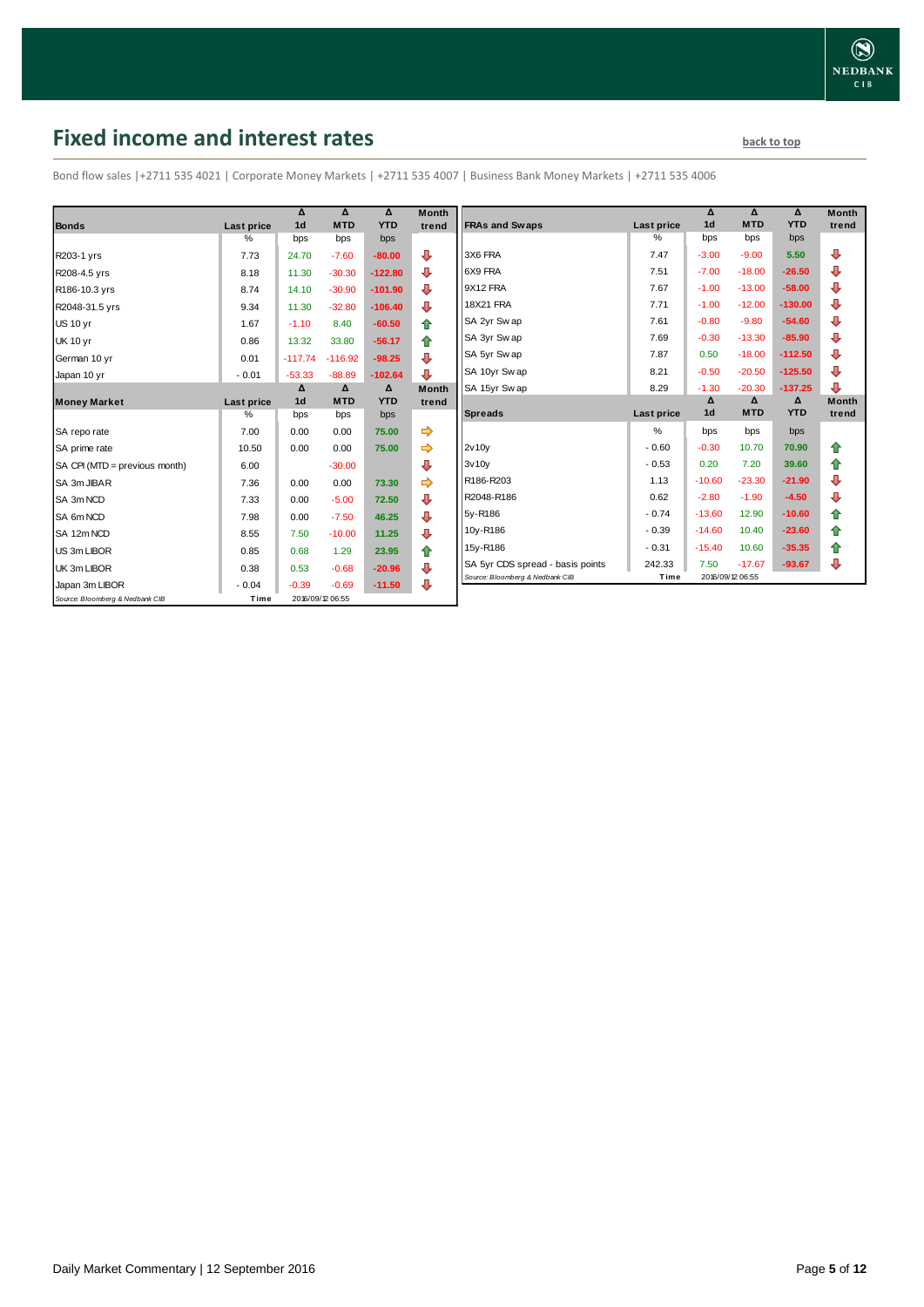## <span id="page-5-0"></span>**Equities [back to top](#page-0-0)**

Cash equities | +2711 535 4030/31

#### **South Africa**

 The JSE closed marginally higher on Friday supported by stronger diversified miners and rand hedges. For the week the blue chip Top 40 and broader based All Share lost half a percent and 3 tenths of a percent respectively. SAB Miller, BHP Billiton and Sasol all rose over 2 percent while weakness in Aspen Pharmacare Holdings continued with the counter losing over 3%. The stronger dollar weighed on precious metal prices putting local gold and platinum miners under pressure. Goldfields plunged just under 5% and Anglogold Ashanti just under 3%. Financials also traded weaker with Discovery Ltd. losing more than 3.5%. Value traded was R23.5bn and the rand was at R14.41 to the dollar.

#### **UK/Europe**

 European markets ended significantly lower with investors nervous after the ECB President downplayed the need for additional stimulus the previous day. Many people were hoping that asset purchasers would be extended beyond March 2017 while comments from officials in the U.S Federal Reserve renewed concerns of a U.S. interest rate hike in the near term. Both the FTSE and the CAC lost over a percent while the DAX lost just under a percent but enough to push returns on the index into negative territory for the year. Data released by Destatis showed that German exports and imports unexpectedly declined in July. Deutsche bank rose over 4% after news that the bank is close to settling an investigation into the sale of residential mortgage backed securities.

#### **USA**

 U.S. markets slumped as a Federal Reserve Official warned that waiting too long to raise interest rates may threaten the U.S. economy and financial stability while comments from a second official said that recently the case for increasing rates has strengthened. The DOW, S&P and NASDAQ all plunged over 2% their biggest daily move since BREXIT. All sectors traded lower with the industrial and energy sectors taking the most pain. Energy stocks also had to contend with the weaker oil price. Banks were not sold off too aggressively as the prospect of a potential interest rate hike buoyed future earnings. Individual stock moves on the day include NRG Energy, Marathon Oil and Transocean Ltd. all losing over 4%. Investors will be keeping an eye on Lael Brainard who will be speaking in Chicago today for the final appearance by a Fed Official before the FOMC meeting.

#### **Asia**

 The Global sell-off resumed in Asia this morning with major indices in the region losing over a percent. At the time of writing the Nikkei was down 1.5%. Telecommunication Company Softbank Group Corp. dropped over 3%. The Hang Seng fell 2.3% with Tencent losing 2%. The Shanghai Composite lost 2.5% with energy stocks under pressure as oil continued to fall. In South Korea electronic manufacturer Samsung fell over 6% as the recall on the recently launched Galaxy Note 7 deepened. U.S. regulators have also asked users to switch the phoned off immediately and return them due to a fire risk. In Australia the ASX fell over 2% led by diversified basic material and technology counters.

| <b>Developed Markets</b>        | <b>Last price</b> | $\%$ $\Delta$<br>$-1d$ | %Δ<br><b>MTD</b> | %Δ<br><b>YTD</b> | <b>Month</b><br>trend |
|---------------------------------|-------------------|------------------------|------------------|------------------|-----------------------|
| Dow Jones                       | 18 085.45         | $-2.13$                | $-1.71$          | 3.79             | ⊕                     |
| Nasdag                          | 5 125.91          | $-2.54$                | $-1.67$          | 2.37             | ⊕                     |
| S&P 500                         | 2 127.81          | $-2.45$                | $-1.99$          | 4.10             | ⇩                     |
| DJ Eurostoxx 50                 | 3 053.20          | $-0.98$                | 0.99             | $-6.56$          | ⇑                     |
| <b>DAX</b>                      | 10 573.44         | $-0.95$                | $-0.18$          | $-1.58$          | ₽                     |
| CAC                             | 4 4 9 1 . 4 0     | $-1.12$                | 1.20             | $-3.14$          | 合                     |
| <b>FTSE</b>                     | 6776.95           | $-1.19$                | $-0.07$          | 8.56             | ⊕                     |
| ASX200                          | 5 227.80          | $-2.09$                | $-3.78$          | $-1.29$          | ₽                     |
| Nikkei 225                      | 16 628.40         | $-1.99$                | $-0.58$          | $-12.64$         | ⊕                     |
| <b>MSCI World</b>               | 1707.94           | $-2.09$                | $-0.67$          | 2.72             | ⊕                     |
|                                 |                   | $\% \Delta$<br>$-1d$   | %Δ<br><b>MTD</b> | %Δ<br><b>YTD</b> | <b>Month</b>          |
| <b>Emerging Markets</b>         | Last price        |                        |                  |                  | trend                 |
| Hang Seng                       | 23 419.37         | $-2.82$                | 1.93             | 6.87             | 企                     |
| Shanghai                        | 3 015.13          | $-2.07$                | $-2.28$          | $-14.81$         | ⊕                     |
| <b>Brazil Bovespa</b>           | 57 999.73         | $-3.71$                | 0.17             | 33.79            | ⇮                     |
| India - NSE                     | 28 411.57         | $-1.34$                | $-0.14$          | 8.78             | ⊕                     |
| <b>Russia Micex</b>             | 2 0 28.25         | $-1.10$                | 2.87             | 15.15            | 合                     |
| <b>MSCI</b> Emerging            | 909.32            | $-1.94$                | 1.75             | 14.50            | ♠                     |
|                                 |                   | %Δ                     | %Δ               | %Δ               | <b>Month</b>          |
| <b>SA Indices</b>               | Last price        | $-1d$                  | <b>MTD</b>       | <b>YTD</b>       | trend                 |
| <b>JSE All Share</b>            | 53 347.30         | 0.18                   | 1.16             | 5.23             | ⇑                     |
| Top 40                          | 46 734.92         | 0.31                   | 1.02             | 2.05             | ⇑                     |
| Resi 10                         | 31 973.65         | 0.99                   | 2.81             | 25.91            | ⇑                     |
| Indi 25                         | 71 587.79         | 0.12                   | 0.30             | $-0.23$          | 合                     |
| Fini 15                         | 14 975.99         | $-0.25$                | 2.09             | $-1.70$          | ⇑                     |
| Source: Bloomberg & Nedbank CIB | Time              |                        | 2016/09/12 06:55 |                  |                       |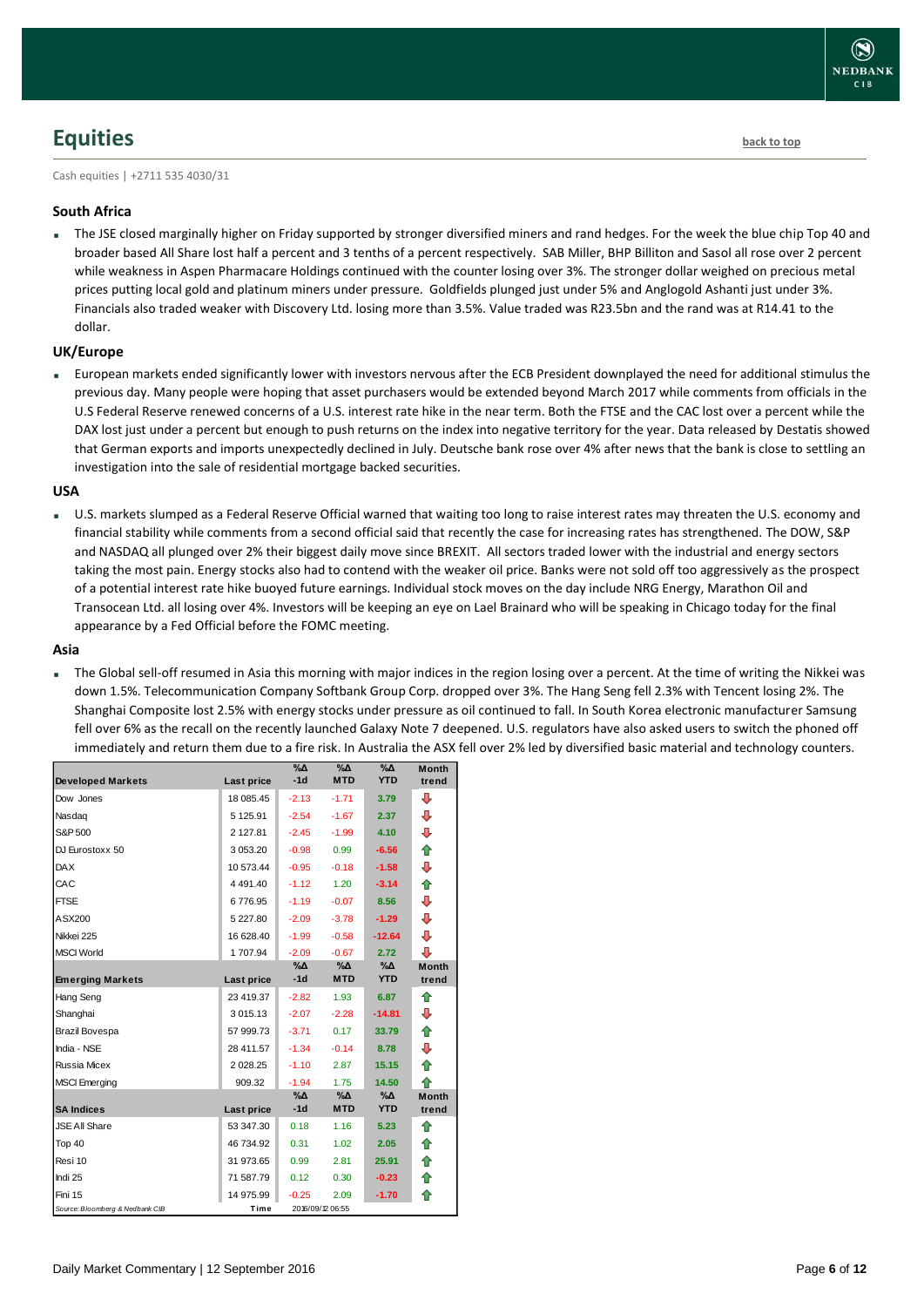

### <span id="page-6-0"></span>**Economics [back to top](#page-0-0)**

Nedbank CIB Market Commentary | CIBMarketComm@Nedbank.co.za | +27 11 295 5430

#### **US**

- US wholesale trade inventories remained unchanged in July, after 0.3% m/m growth in June, worse than forecasts of 0.1%. Even though inventories of durable goods rose marginally, this was exactly offset by a rundown of non-durable goods inventories. Stockpiling of cars, furniture, equipment and metals were key drivers of durable goods inventories. On the other hand, petroleum, farm products and pharmaceutical goods inventories slumped in July.
- Wholesale trade sales declined by 0.4% m/m in July, from 1.7% growth previously, worse than expectations of 0.2% growth. Durable goods sales growth was 0.2% m/m, from 1.2% in June, mainly due to an uptick from furniture sales. Non-durable goods sales contracted by 1% over the month, on the back of lower petroleum and alcohol sales. The decline in sales growth is surprising; especially given the fact that consumer spending has remained resilient. Give an upbeat labour market, we may see consumer spending rebound in coming months.

**Synopsis: The US labour market remains upbeat and very close to full employment, essentially meeting one-half of the Fed's monetary policy targets. Although economic momentum has been positive, inflation drivers are non-existent. However, Janet Yellen seemed unfazed by the stubborn inflation trajectory, as the Fed still expects the 2% target to be reached over the next few years. Hence, should economic data remain relatively upbeat, a rate hike at the December meeting is likely (seems like a re-hash of 2015).**

#### **Europe**

- The UK trade deficit narrowed to £11.76 billion in July, from £12.9 billion in June, worse than forecasts of £11.65 billion. Exports rose by 3.3% over the month, while imports fell by a marginal 0.9% m/m.
- Exports of fuel surged (predominantly crude oil), while exports of food and beverages and basic materials rose marginally. Imports of fuel and manufactured goods declined.
- The price of total exports rose despite a weaker sterling, as volumes rose quite sharply, after falling over the previous two months. The uptick in exports was mainly to Canada, Hong Kong and Norway. Exports to the US declined to the lowest in 4 months. UK imports from all countries other than the US declined.

**Synopsis: A weaker sterling will likely buoy exports until a Brexit is finalised or trade agreements are reviewed. For now, the UK can take advantage of its trade competitiveness and easy trade agreements within the EU. Over the medium term however, this will likely change. Growth will remain sluggish over the medium term, while inflation is still very low, warranting loose monetary policy from the BOE. Therefore, the BOE has indicated it will consider another interest rate cut before the end of this year.**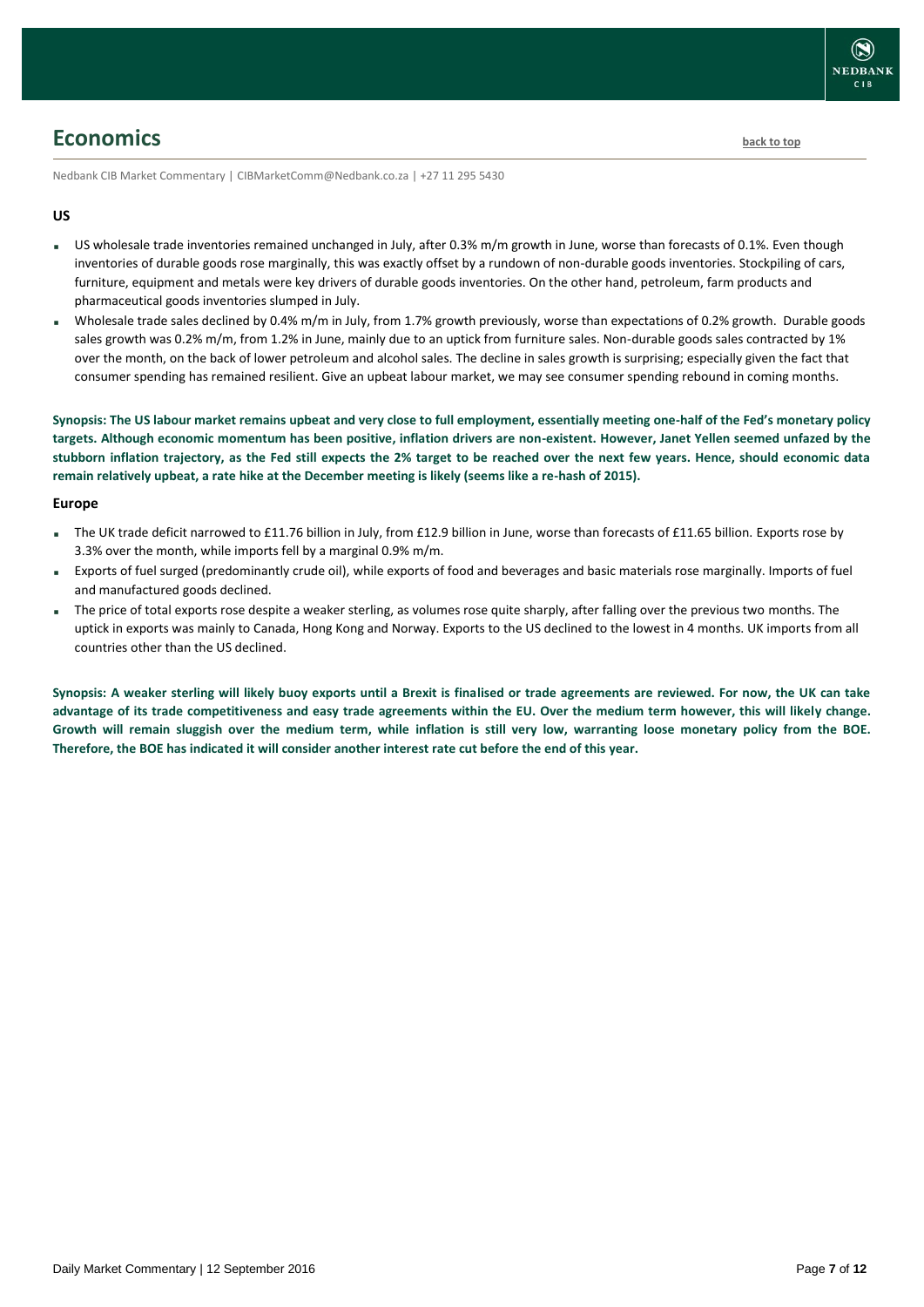# <span id="page-7-0"></span>**JSE performance [back to top](#page-0-0)**

Nedbank CIB Market Commentary | CIBMarketComm@Nedbank.co.za | +27 11 295 5430

| <b>Top40 constituents</b>             | Last price | $\%$ $\Delta$<br>$-1d$ | %Δ<br><b>MTD</b> | %Δ<br><b>YTD</b> | Month<br>trend |
|---------------------------------------|------------|------------------------|------------------|------------------|----------------|
| AGL: Anglo American Plc               | 161.39     | 1.44                   | 7.95             | 133.93           | ✿              |
| AMS: Anglo American Platinum Ltd      | 412.43     | $-1.24$                | 4.33             | 122.53           | ⇑              |
| ANG: Anglogold Ashanti Ltd            | 239.60     | $-2.85$                | $-0.08$          | 125.48           | ⊕              |
| APN: Aspen Pharmacare Holdings Lt     | 329.00     | $-3.47$                | $-6.53$          | 6.31             | ⊕              |
| BAT: Brait Se                         | 117.50     | $-0.42$                | 0.86             | $-29.01$         | ✿              |
| <b>BGA: Barclays Africa Group Ltd</b> | 150.00     | $-0.50$                | 0.74             | 4.54             | ⇑              |
| <b>BID: Bid Corp Ltd</b>              | 282.92     | 1.06                   | 4.79             |                  | ✿              |
| BIL: Bhp Billiton Plc                 | 193.89     | 2.71                   | 3.13             | 11.47            | ⇑              |
| BTI: British American Tobacco Plc     | 894.96     | 0.11                   | $-1.84$          | 2.50             | ⇩              |
| CCO: Capital & Counties Propertie     | 55.24      | 1.36                   | $-3.43$          | $-46.11$         | ⇩              |
| CFR : Financiere Richemont-Dep Rec    | 87.34      | 1.18                   | 2.56             | $-21.74$         | ⇑              |
| CPI: Capitec Bank Holdings Ltd        | 608.41     | 2.07                   | 4.43             | 12.97            | ⇑              |
| DSY: Discovery Ltd                    | 117.38     | $-3.79$                | $-2.05$          | $-11.71$         | ⇩              |
| FFA: Fortress Income Fund Ltd-A       | 15.67      | $-1.76$                | $-4.63$          | $-2.55$          | ⇩              |
| FFB: Fortress Income Fund Ltd         | 31.79      | $-1.24$                | $-6.66$          | $-8.73$          | ⊕              |
| <b>FSR: Firstrand Ltd</b>             | 46.82      | $-0.81$                | 6.24             | 10.50            | ✿              |
| GRT : Grow thpoint Properties Ltd     | 25.54      | $-0.82$                | 0.43             | 9.94             | ⇑              |
| INL: Investec Ltd                     | 89.00      | 1.33                   | 3.68             | -18.72           | ⇑              |
| INP: Investec Plc                     | 89.85      | 1.78                   | 3.87             | $-18.38$         | ⇑              |
| <b>ITU: Intu Properties Plc</b>       | 56.76      | $-0.19$                | $-6.49$          | $-23.21$         | ⇩              |
| MEI: Mediclinic International Plc     | 185.94     | 2.50                   | $-6.11$          | $-2.34$          | ⇩              |
| MND: Mondi Ltd                        | 302.23     | 1.74                   | 1.76             | $-1.64$          | ✿              |
| MNP: Mondi Plc                        | 301.56     | 1.67                   | 0.79             | $-2.25$          | ✿              |
| MRP: Mr Price Group Ltd               | 159.15     | 0.37                   | $-13.73$         | $-20.43$         | ⇩              |
| MTN: Mtn Group Ltd                    | 116.70     | $-0.09$                | $-2.91$          | $-12.18$         | ⊕              |
| NED: Nedbank Group Ltd                | 213.30     | $-1.48$                | 3.28             | 13.09            | ⇑              |
| NPN: Naspers Ltd-N Shs                | 2492.00    | $-1.31$                | 3.57             | 17.55            | ⇑              |
| NTC: Netcare Ltd                      | 33.50      | $-0.21$                | 1.98             | $-1.18$          | ⇧              |
| OML: Old Mutual Plc                   | 37.31      | 1.25                   | 0.40             | $-9.99$          | ⇑              |
| RDF: Redefine Properties Ltd          | 10.96      | $-0.90$                | $-0.54$          | 12.99            | ⇩              |
| REI: Reinet Investments Sa-Dr         | 31.55      | $-0.60$                | $-1.59$          | $-1.04$          | ⇩              |
| REM: Remgro Ltd                       | 257.05     | 0.45                   | 2.12             | 4.83             | ✿              |
| RMH: Rmb Holdings Ltd                 | 60.40      | $-0.98$                | 2.90             | 8.61             | ✿              |
| RMI: Rand Merchant Investment Hol     | 43.63      | 0.41                   | 4.38             | 12.71            | ✿              |
| SAB : Sabmiller Plc                   | 836.25     | 2.56                   | $-1.27$          | $-10.90$         | ⊕              |
| SBK: Standard Bank Group Ltd          | 139.66     | $-0.88$                | 4.90             | 23.05            | ⇑              |
| SHP: Shoprite Holdings Ltd            | 186.00     | $-2.11$                | $-1.33$          | 29.83            | ⇩              |
| SLM: Sanlam Ltd                       | 64.91      | $-0.37$                | 3.89             | 7.22             | ⇑              |
| SNH: Steinhoff International H Nv     | 84.80      | $-0.42$                | $-3.88$          | 8.01             | ⇩              |
| SOL: Sasol Ltd                        | 370.30     | 2.04                   | 0.04             | -11.71           | 合              |
| TBS: Tiger Brands Ltd                 | 397.03     | $-0.61$                | 4.07             | 25.47            | 合              |
| VOD: Vodacom Group Ltd                | 153.18     | $-0.54$                | 0.16             | 0.51             | ✿              |
| WHL: Woolw orths Holdings Ltd         | 81.40      | $-2.64$                | 0.94             | -18.72           |                |
| Source: Bloomberg & Nedbank CIB       | Time       |                        | 2016/09/12 06:55 |                  |                |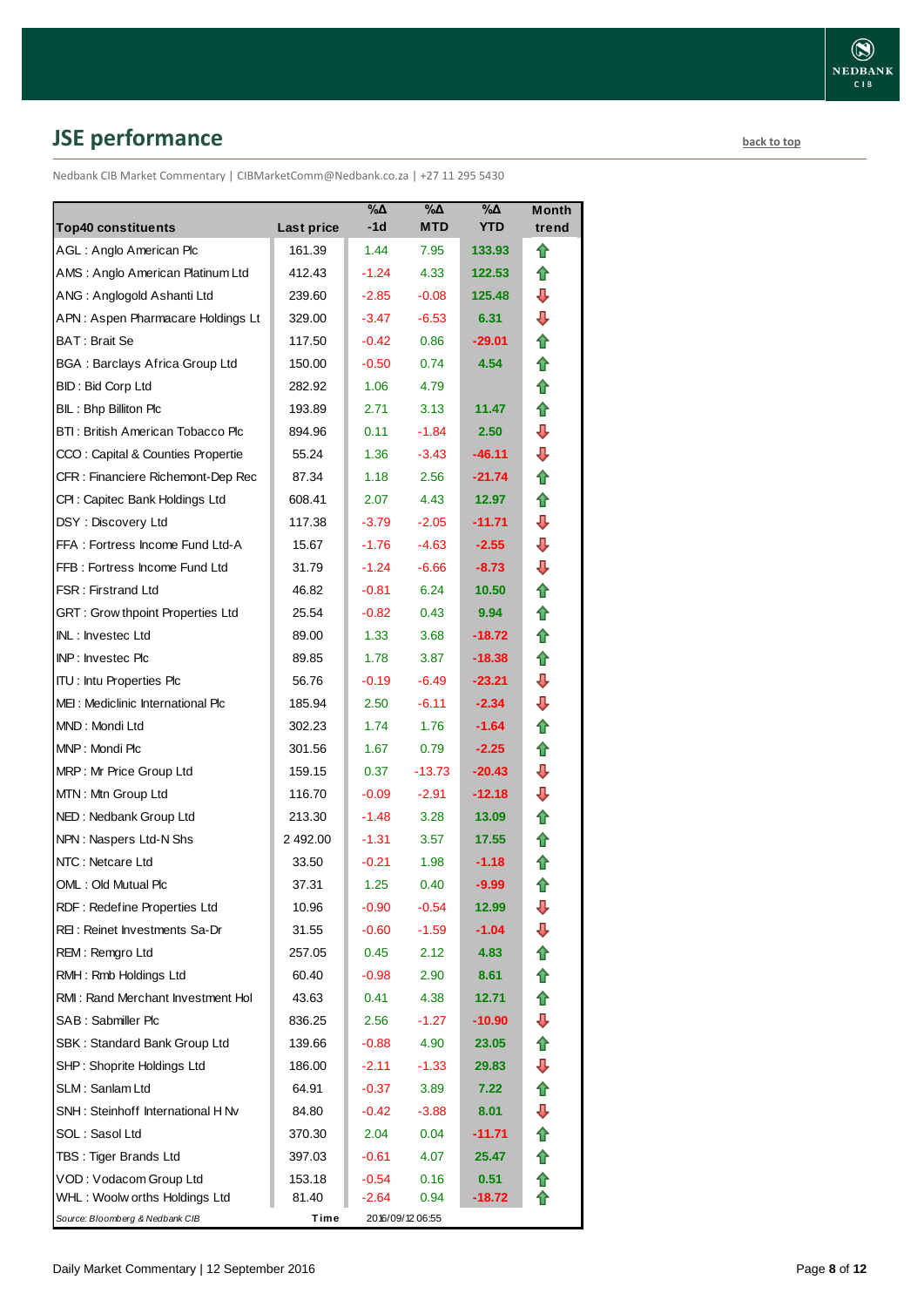# <span id="page-8-0"></span>**Last day to trade back to the contract of the contract of the contract of the contract of the contract of the contract of the contract of the contract of the contract of the contract of the contract of the contract of t**

Susan Correia | [Scorreia@Nedbankcapital.co.za](mailto:Scorreia@Nedbankcapital.co.za) | +27 11 295 8227

| Share code        | Share name                     | Dividend / interest rate     |
|-------------------|--------------------------------|------------------------------|
| 13 September 2016 |                                |                              |
| ADI               | Adaptit Hldgs Ltd              | dividend $@$ 13.4cps         |
| AIP               | Adcock Ingram Holdings Ltd     | dividend $@$ 54.00cps        |
| ARH               | <b>ARB Holdings Limited</b>    | dividend $@33.10 \text{cps}$ |
| <b>BID</b>        | <b>BID Corporation Ltd</b>     | dividend @ 241cps            |
| <b>BLU</b>        | <b>Blue Label Telecoms Ltd</b> | dividend @ 36cps             |
| <b>CLI</b>        | Clientele Ltd                  | dividend @ 100cps            |
| <b>DSBP</b>       | Discovery Ltd B Prefs          | dividend @ 514.246580cps     |
| <b>GNDP</b>       | <b>Grindrod Ltd Prefs</b>      | dividend @ 453cps            |
| HAR               | Harmony GM Co Ltd              | dividend @ 50cps             |
| <b>HPA</b>        | Hospitality Prop Fund A        | dividend $@$ 78.62cps        |
| <b>HPB</b>        | <b>Hospitality Prop Fund B</b> | dividend $@$ 17.94cps        |
| <b>ITE</b>        | Italtile Ltd                   | dividend @15cps              |
| <b>MSM</b>        | <b>Massmart Holdings Ltd</b>   | dividend $@$ 74.10cps        |
| <b>NPN</b>        | Naspers Ltd                    | dividend @ 520cps            |
| <b>PPCN</b>       | PPC Ltd NPL's                  | take up $\omega$ 400cps      |
| <b>SBK</b>        | Standrda Bank Group Ltd        | dividend @ 340cps            |
| SUI               | Sun Int Ltd                    | dividend $@$ 135cps          |
| <b>TPC</b>        | Transpaco Ltd                  | dividend @ 98cps             |
| <b>TRU</b>        | Truworth Int Ltd               | Dividend Option @ 175cps     |
| WHL               | Woolworths Holdings Ltd        | dividend @ 180cps            |

*Source: JSE*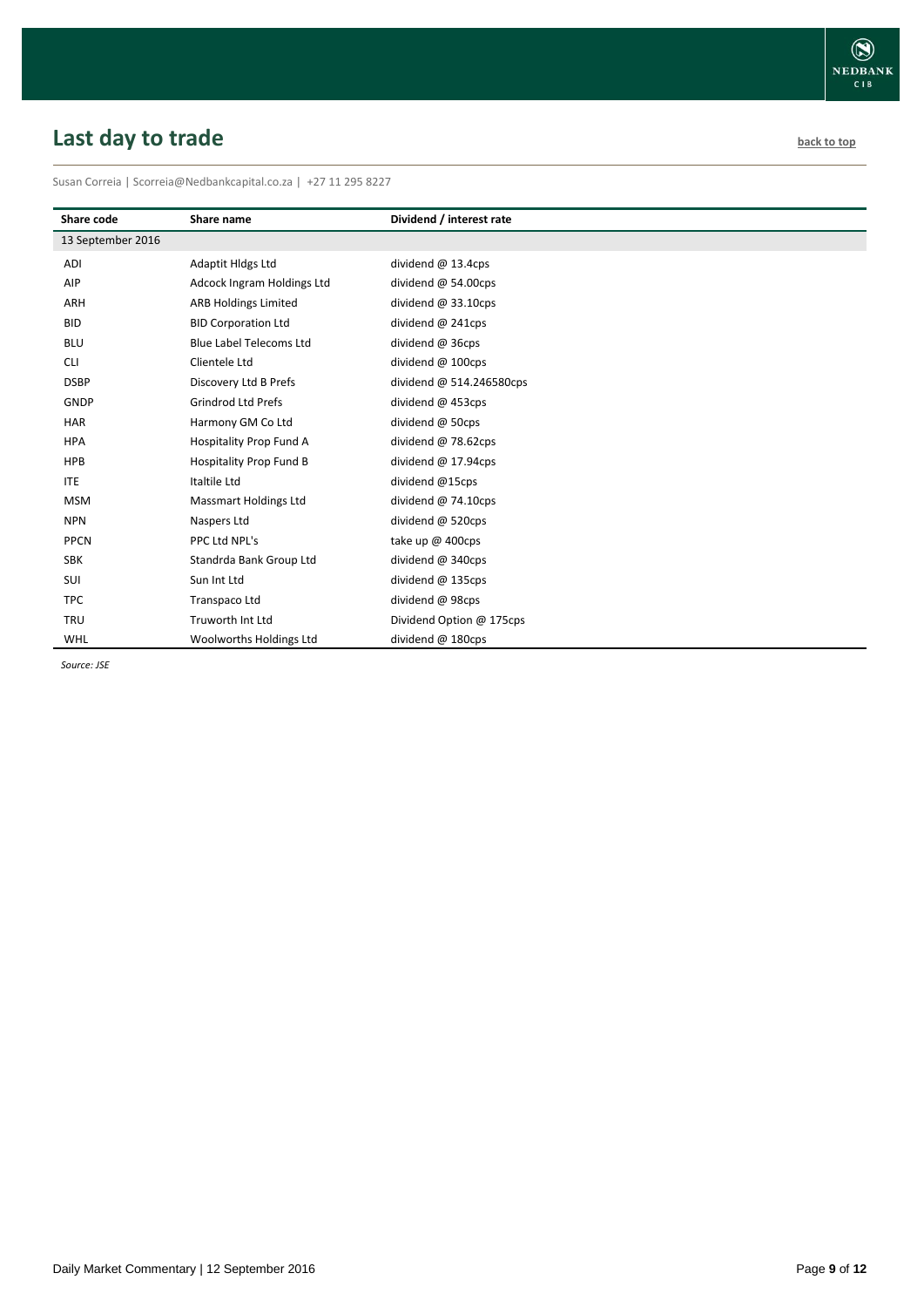# <span id="page-9-0"></span>**Economic calendar [back to top](#page-0-0) back to top**

Nedbank CIB Market Commentary | CIBMarketComm@Nedbank.co.za | +27 11 295 5430

| <b>Time</b> | Country Event |                                | Period | <b>Survey</b>     | Actual                   | Prior             | <b>Revised</b>                                      |
|-------------|---------------|--------------------------------|--------|-------------------|--------------------------|-------------------|-----------------------------------------------------|
| 09-Sep      |               |                                |        |                   |                          |                   |                                                     |
| 01:50       | JN            | Money Stock M3 YoY             | Aug    | 2.90%             | 2.80%                    | 2.90%             | $-$                                                 |
| 03:30       | <b>CH</b>     | CPI YoY                        | Aug    | 1.70%             | 1.30%                    | 1.80%             | $\qquad \qquad -$                                   |
| 03:30       | <b>CH</b>     | PPI YoY                        | Aug    | $-0.90%$          | $-0.80%$                 | $-1.70%$          | $\hspace{0.05cm} -\hspace{0.05cm} -\hspace{0.05cm}$ |
| 08:00       | GE            | Trade Balance                  | Jul    | 23.7 <sub>b</sub> | 19.5b                    | 24.9b             | 24.7b                                               |
| 08:00       | GE            | <b>Current Account Balance</b> | Jul    | 24.5b             | 18.6b                    | 26.3 <sub>b</sub> | $\overline{\phantom{m}}$                            |
| 08:00       | GE            | Exports SA MoM                 | Jul    | 0.40%             | $-2.60%$                 | 0.30%             | 0.20%                                               |
| 08:00       | GE            | Imports SA MoM                 | Jul    | 0.50%             | $-0.70%$                 | 1.00%             | 1.10%                                               |
| 10:30       | UK            | Visible Trade Balance GBP/Mn   | Jul    | $-£11650$         | $-£11764$                | $-£12409$         | $-£12920$                                           |
| 16:00       | US            | Wholesale Inventories MoM      | Jul F  | 0.10%             | $\overline{\phantom{a}}$ | 0.00%             | $\qquad \qquad -$                                   |
| 16:00       | US            | Wholesale Trade Sales MoM      | Jul    | 0.20%             | $\overline{\phantom{a}}$ | 1.90%             | $-$                                                 |
| 12-Sep      |               |                                |        |                   |                          |                   |                                                     |
| 15-Sep      | <b>CH</b>     | Aggregate Financing CNY        | Aug    | 900.0b            | $\overline{a}$           | 487.9b            | $\overline{\phantom{a}}$                            |
| 15-Sep      | <b>CH</b>     | New Yuan Loans CNY             | Aug    | 725.0b            | $-$                      | 463.6b            | $\overline{\phantom{a}}$                            |
| $15-$ Sep   | <b>CH</b>     | Money Supply M2 YoY            | Aug    | 10.50%            | --                       | 10.20%            | $\qquad \qquad -$                                   |
| 01:50       | JN            | PPI YoY                        | Aug    | $-3.40%$          | --                       | $-3.90%$          | $\qquad \qquad -$                                   |

*Source: Bloomberg*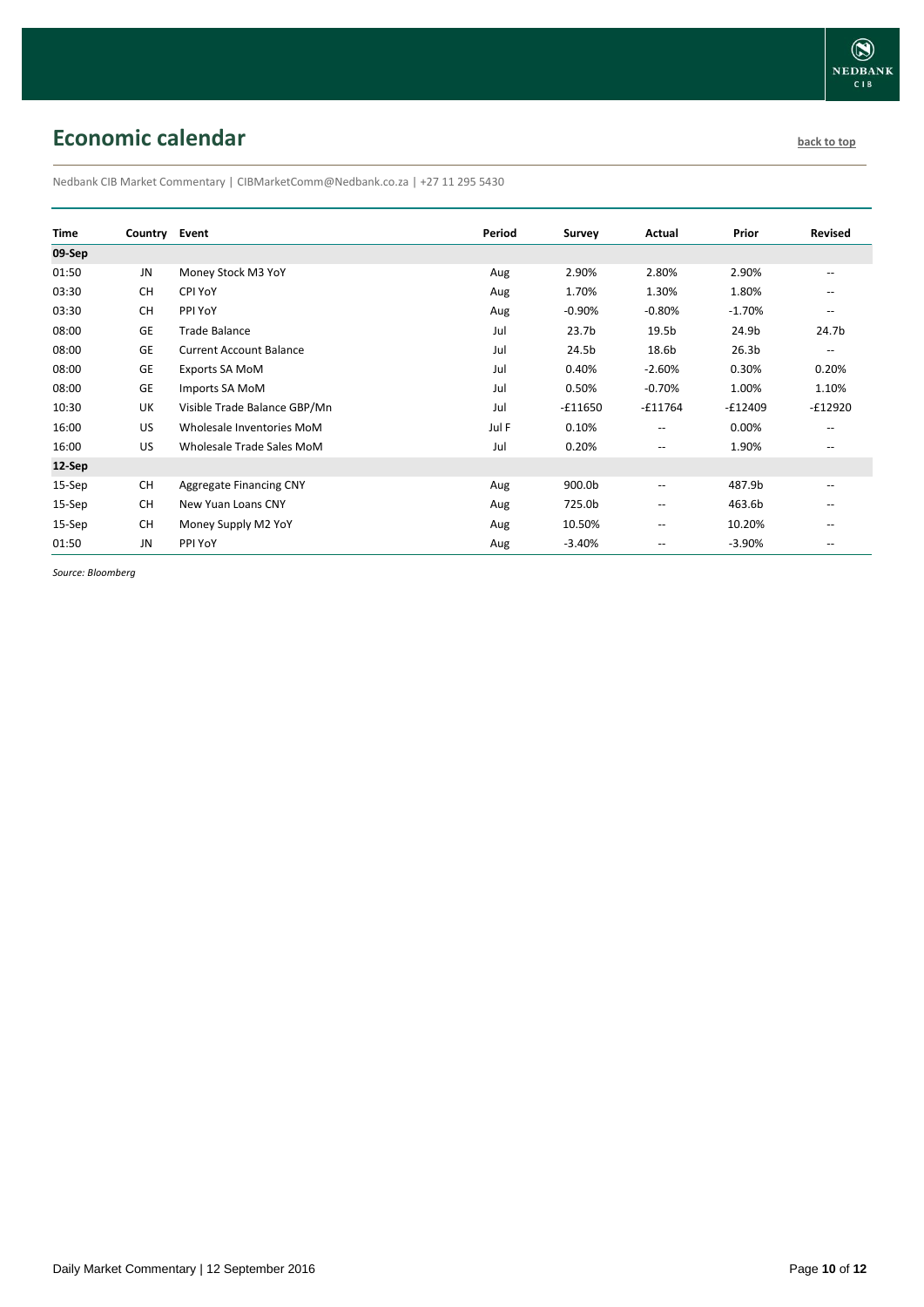### <span id="page-10-0"></span>**Contacts**

**Head: Strategic Research Mohammed Yaseen Nalla, CFA** (011) 295 5430

**ALM Portfolio Management** (011) 535 4042

**Equities Sales and Distribution** (011) 535 4030/31

**Forex Institutional Sales Desk** (011) 535 4005

**Interest Rate Swaps & FRA's Trading** (011) 535 4004

**Money Market Institutional Sales Desk** (011) 535 4008

**Treasury: Economic Analyst Reezwana Sumad** (011) 294 1753

**Bond Trading** (011) 535 4021

**Forex Business Banking Sales Desk** (011) 535 4003

**Forex Retail Sales Desk** (011) 535 4020

**Money Market Business Banking Sales Desk** (011) 535 4006

**Non Soft & Soft Commodities Trading** (011) 535 4038

**Credit Derivatives**  (011) 535 4047

**Forex Corporate Sales Desk** JHB (011) 535 4002; DBN (031) 327 3000; CTN (021) 413 9300

**Inflation Trading** (011) 535 4026

**Money Market Corporate Sales Desk** JHB (011) 535 4007; DBN (031) 327 3000; CTN (021) 413 9300

**Preference shares desk** (011) 535 4072